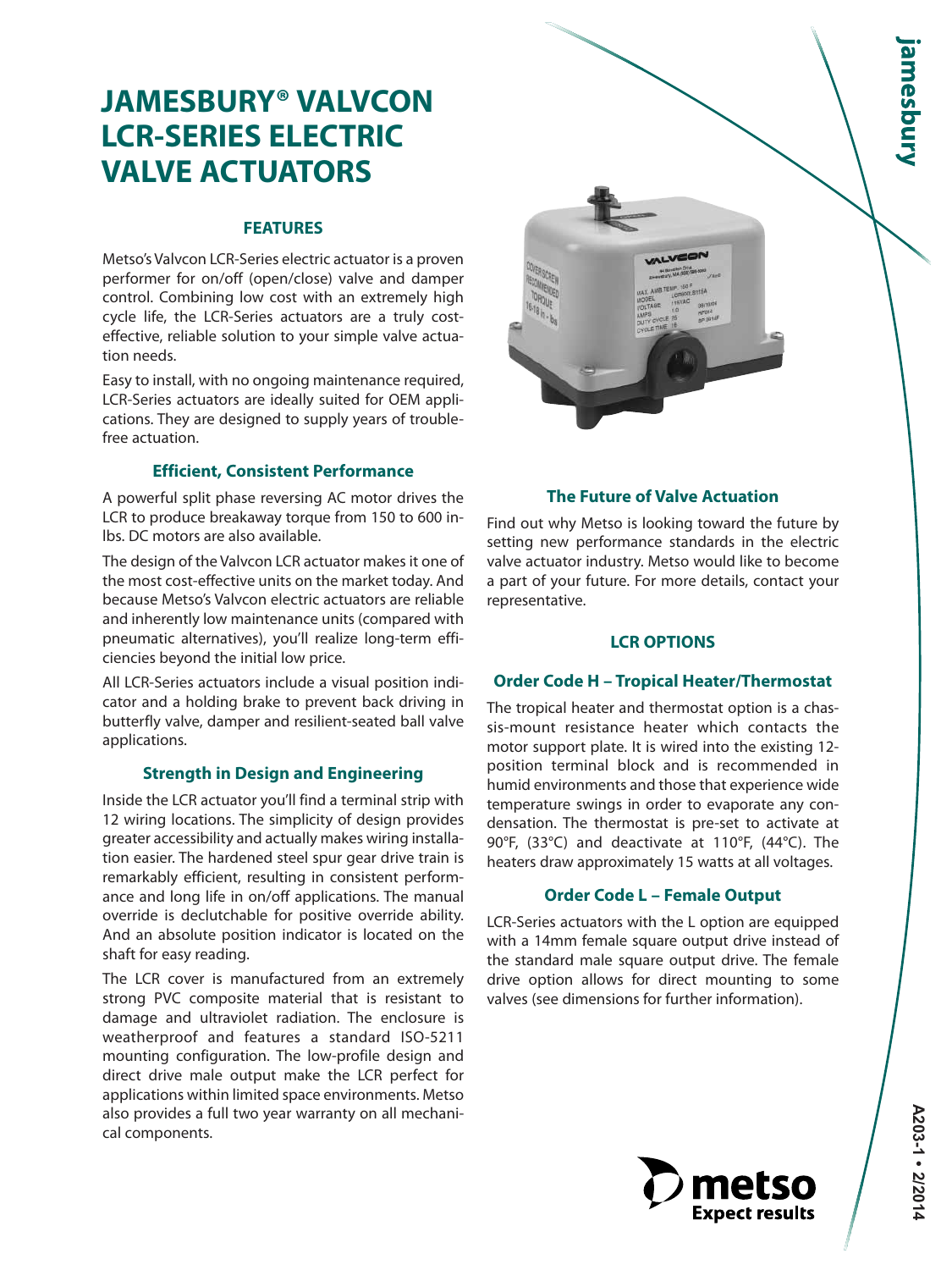#### **Order Code S2 – Auxiliary Limit Switches**

Two extra switches may be added to LCR-Series actuators to provide dry contacts; they are fully adjustable to trip at any position. The switches are often used for position indication or to interlock other devices (such as in sequencing operations). The switches are single pole, double throw switches rated for 1/2 HP, 11 amps @250VAC, CSA certified. Auxiliary switch kit P/N 9000LR is universal to all LCR-Series.

#### **Order Code T – Heater/Thermostat**

The heater and thermostat option is a chassis-mount resistance heater which contacts the motor support plate. It is wired into the existing 12-position terminal block and is required in installations where the ambient temperatures drop below 32°F, (0°C). The thermostat is pre-set to activate at 40°F, (5°C) and deactivate at 60°F, (16°C). The heaters draw approximately 15 watts at all voltages.

#### **SPECIFICATIONS**

| <b>Actuator</b><br><b>Model</b> | <b>Breakaway</b><br><b>Torque</b><br>in-Ibs | <b>Voltage</b>    | <b>Duty Cycle</b> | <b>Speed</b><br><b>Seconds</b><br>$(90^\circ)$ | <b>AMPS - Running</b> |                       |     |        | Approx.<br>Weight |  |
|---------------------------------|---------------------------------------------|-------------------|-------------------|------------------------------------------------|-----------------------|-----------------------|-----|--------|-------------------|--|
|                                 |                                             |                   |                   |                                                | 24VAC                 | <b>115VAC</b>         |     | 230VAC |                   |  |
| <b>LCR150</b>                   | 150                                         | 24VAC<br>115VAC   |                   | $\overline{7}$                                 | 2.5                   | 0.9                   |     | 0.5    |                   |  |
| <b>LCR300</b>                   | 300                                         |                   |                   | 25%                                            | 14                    | 2.8                   | 0.9 |        | 0.5               |  |
| <b>LCR600</b>                   | 600                                         | or 230VAC         |                   | 21                                             | 2.5                   | 0.9                   |     | 0.5    |                   |  |
|                                 |                                             |                   |                   |                                                |                       | <b>AMPS - Running</b> |     |        | 6 lbs             |  |
|                                 |                                             |                   |                   |                                                | 12VDC                 |                       |     | 24VDC  |                   |  |
| <b>LCR150</b>                   | 150                                         |                   |                   | 6                                              | 2.0                   |                       |     | 1.0    |                   |  |
| <b>LCR300</b>                   | 300                                         | 12VDC<br>or 24VDC |                   | 80%                                            | 6                     | 2.0                   |     |        | 1.0               |  |
| <b>LCR600</b>                   | 600                                         |                   |                   | 15                                             | 2.0                   |                       |     | 1.9    |                   |  |

| <b>LCR Options:</b>                                                                          | <b>Temperature Limits:</b> |                                                          |               |                                              |
|----------------------------------------------------------------------------------------------|----------------------------|----------------------------------------------------------|---------------|----------------------------------------------|
| H - Tropical Heater/Thermostat;<br>L - Female Output;<br>S2 - Two Additional Limit Switches; | (all models)               | -40°F (with heater and<br>thermostat) to 150°F<br>(max.) | Override:     | Standard, Zinc plated<br>steel               |
| T - Heater and Thermostat                                                                    | Lubrication:               | Permanently lubricat-<br>ed gear train and               | Output Shaft: | Male, Zinc plated steel<br>Female (optional) |
|                                                                                              |                            | bearings                                                 | Cover:        | Composite, PVC                               |
|                                                                                              | <b>Conduit Connection:</b> | $1/2" - 14 NPT$                                          | Base:         | Diecast Zinc alloy                           |
|                                                                                              | Declutchable Override:     | Standard                                                 | Enclosure:    | Designed for NEMA 4/4X                       |
|                                                                                              |                            |                                                          | Finish:       | Powder coated epoxy                          |
|                                                                                              |                            |                                                          |               |                                              |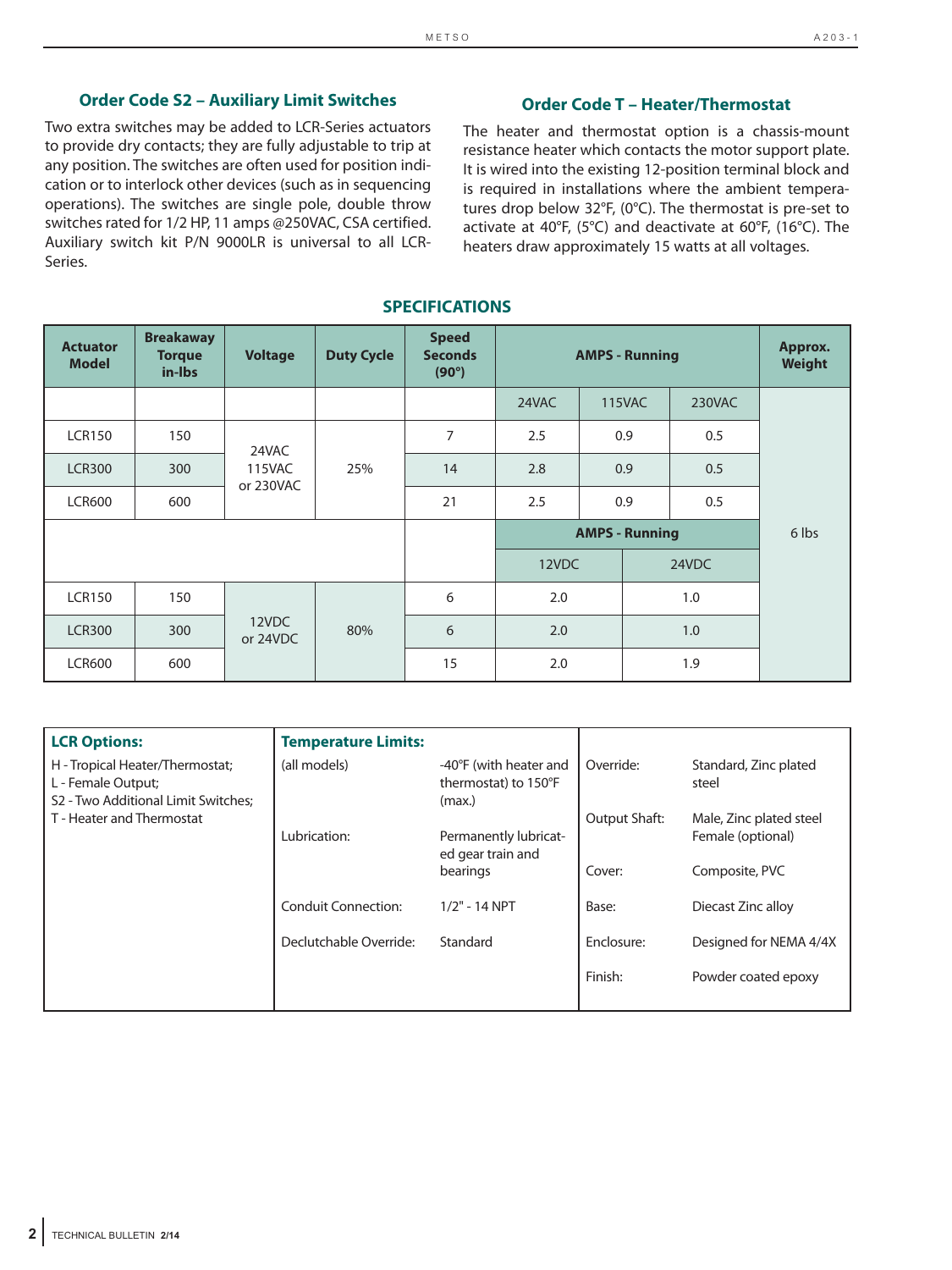#### **LCR DIMENSIONS – MALE**



**LCR DIMENSIONS – FEMALE**





#### **LCR WIRING – DC LCR WIRING – AC**